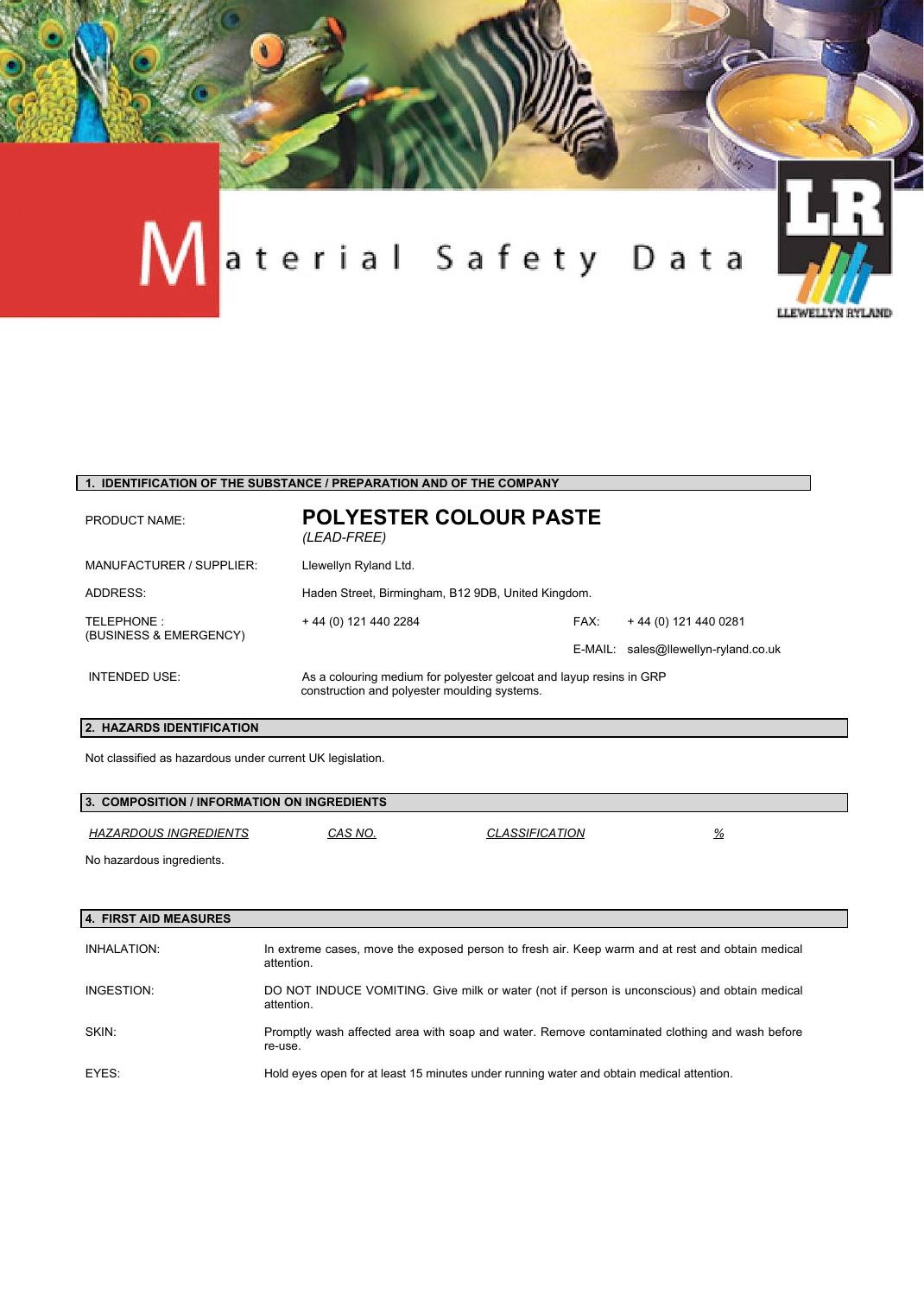# **POLYESTER COLOUR PASTE PAGE 2 OF 4**

| SUITABLE EXTINGUISHING<br><b>MEDIA:</b>                       | Dry chemical, $CO2$ , foam, sand and water spray.                                                                                                                                              |                                                                                           |                                                                                                    |
|---------------------------------------------------------------|------------------------------------------------------------------------------------------------------------------------------------------------------------------------------------------------|-------------------------------------------------------------------------------------------|----------------------------------------------------------------------------------------------------|
| NOT TO BE USED:                                               | Water jet.                                                                                                                                                                                     |                                                                                           |                                                                                                    |
| <b>SPECIAL FIRE-FIGHTING</b>                                  | Do not allow run-off from fire-fighting to enter drains or water courses.                                                                                                                      |                                                                                           |                                                                                                    |
| PROCEDURES:<br><b>SPECIAL PROTECTIVE</b><br><b>EQUIPMENT:</b> | apparatus may be required.                                                                                                                                                                     |                                                                                           | Material is combustible and will produce dense black smoke in a fire, therefore suitable breathing |
| <b>HAZARDOUS COMBUSTION</b><br>PRODUCTS:                      | Oxides of carbon and partially oxidised organic fragments of the product's main components may be<br>produced.                                                                                 |                                                                                           |                                                                                                    |
| 6. ACCIDENTAL RELEASE MEASURES                                |                                                                                                                                                                                                |                                                                                           |                                                                                                    |
| PERSONAL PRECAUTIONS:                                         |                                                                                                                                                                                                | Wear suitable protective clothing. Spilt product presents a slip hazard.                  |                                                                                                    |
| <b>ENVIRONMENTAL</b><br>PRECAUTIONS:                          |                                                                                                                                                                                                | Confine spill. Do not allow product to enter sewers, rivers or open water.                |                                                                                                    |
| CLEAN-UP METHODS:                                             | Contain and absorb with inert material and shovel to disposal. Do not allow the area to remain<br>slippery with product residues. Clean-up preferably with a detergent; avoid use of solvents. |                                                                                           |                                                                                                    |
| 7. HANDLING AND STORAGE                                       |                                                                                                                                                                                                |                                                                                           |                                                                                                    |
| <b>HANDLING PRECAUTIONS:</b>                                  |                                                                                                                                                                                                | Use with care and avoid spillage. Do not eat, drink or smoke. Avoid eye and skin contact. |                                                                                                    |
| <b>STORAGE PRECAUTIONS:</b>                                   | Store in a cool, dry, ventilated area. Keep in tightly-closed, clearly-labelled containers. Isolate from<br>direct sources of heat.                                                            |                                                                                           |                                                                                                    |
| 8. EXPOSURE CONTROLS AND PERSONAL PROTECTION                  |                                                                                                                                                                                                |                                                                                           |                                                                                                    |
| <b>OCCUPATIONAL</b><br><b>EXPOSURE LIMITS:</b>                | Not applicable                                                                                                                                                                                 |                                                                                           |                                                                                                    |
| INHALATION:                                                   | No particular ventilation requirements.                                                                                                                                                        |                                                                                           |                                                                                                    |
| SKIN:                                                         | Prolonged or repeated skin contact should be avoided. The use of chemically-resistant gloves and/or<br>barrier cream is recommended.                                                           |                                                                                           |                                                                                                    |
| EYES:                                                         | Eye or face protection is recommended where a risk of splashing exists.                                                                                                                        |                                                                                           |                                                                                                    |
| <b>INDUSTRIAL HYGIENE:</b>                                    | Good standards of industrial hygiene are required for the use of this material.                                                                                                                |                                                                                           |                                                                                                    |
| 9. PHYSICAL AND CHEMICAL PROPERTIES                           |                                                                                                                                                                                                |                                                                                           |                                                                                                    |
| PHYSICAL FORM:                                                | Viscous liquid or paste                                                                                                                                                                        | COLOUR:                                                                                   | Various                                                                                            |
| ODOUR:                                                        | <b>Bland</b>                                                                                                                                                                                   | <b>SPECIFIC GRAVITY:</b>                                                                  | Varies with colour                                                                                 |

| PHYSICAL FORM:                       | viscous liquid or paste                 | <b>COLOUR:</b>                 | various            |
|--------------------------------------|-----------------------------------------|--------------------------------|--------------------|
| ODOUR:                               | <b>Bland</b>                            | SPECIFIC GRAVITY:              | Varies with colour |
| POUR POINT:                          | Not determined                          | <b>BOILING POINT:</b>          | Not determined     |
| pH:                                  | Not applicable                          | <b>MISCIBILITY WITH WATER:</b> | Immiscible         |
| <b>VAPOUR PRESSURE:</b>              | $<$ 5 mmHq (@20 $^{\circ}$ C) (resin)   | VAPOUR DENSITY (air=1):        | Not determined     |
| <b>AUTO-IGNITION</b><br>TEMPERATURE: | Not determined                          | <b>EXPLOSIVE PROPERTIES:</b>   | Not determined     |
| <b>FLASH POINT:</b>                  | Approximately 100°C (closed cup method) |                                |                    |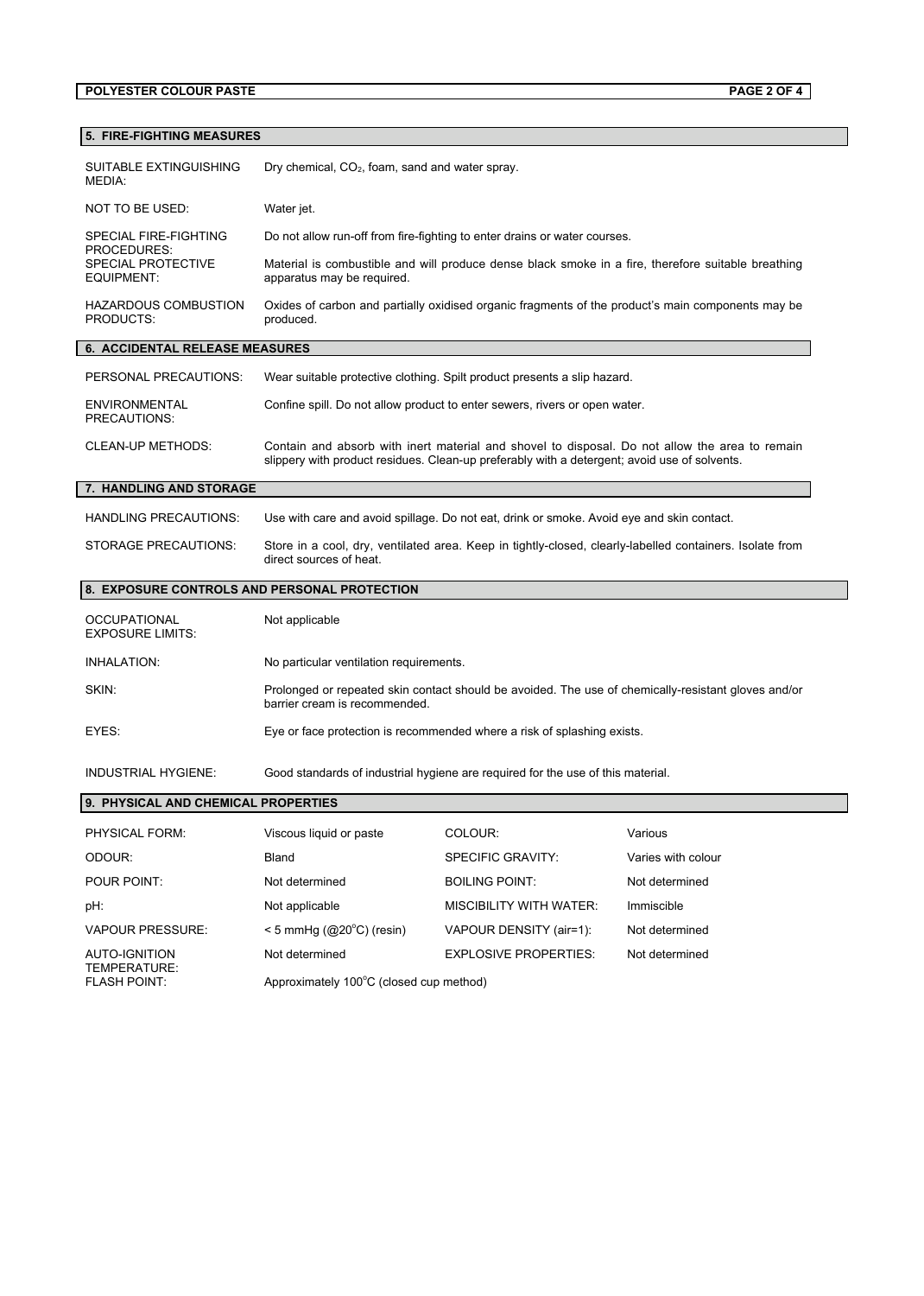### **POLYESTER COLOUR PASTE PAGE 3 OF 4**

# **10. STABILITY AND REACTIVITY**

| CHEMICAL STABILITY:                                                                                        | Stable under recommended handling and storage conditions.                                                                     |  |
|------------------------------------------------------------------------------------------------------------|-------------------------------------------------------------------------------------------------------------------------------|--|
| CONDITIONS TO AVOID:                                                                                       | Direct sources of heat.                                                                                                       |  |
| MATERIALS TO AVOID:                                                                                        | Oxidising agents, strong acids and strong alkalis.                                                                            |  |
| <b>HAZARDOUS</b><br><b>DECOMPOSITION</b><br>PRODUCTS:                                                      | Carbon dioxide, carbon monoxide, oxides of nitrogen and smoke may be produced if material is<br>exposed to high temperatures. |  |
| <b>11. TOXICOLOGICAL INFORMATION</b>                                                                       |                                                                                                                               |  |
| The following toxicological assessment is based on a knowledge of the toxicity of the product's components |                                                                                                                               |  |

| INHALATION:             | High concentrations of vapour may be irritating to the respiratory tract and may cause headaches,<br>dizziness and ultimately unconsciousness. |
|-------------------------|------------------------------------------------------------------------------------------------------------------------------------------------|
| INGESTION:              | Ingestion of large quantities of this material may be severely irritating to the alimentary canal and<br>may cause nausea and sickness.        |
| SKIN:                   | May be irritating to the skin. Freguent or prolonged exposure cause de-fatting of the skin and may<br>lead to dermatitis                       |
| EYES:                   | May be irritating to the eyes.                                                                                                                 |
| <b>CHRONIC EFFECTS:</b> | Repeated or prolonged contact with the skin may lead to non-allergic dermatitis.                                                               |

# **12. ECOLOGICAL INFORMATION**

| MOBILITY:                                                          | Mobile, viscous liquid. Insoluble in water.                                                                               |  |
|--------------------------------------------------------------------|---------------------------------------------------------------------------------------------------------------------------|--|
| PERSISTENCE AND<br>DEGRADABILITY:                                  | No information available                                                                                                  |  |
| <b>BIOACCUMULATIVE</b><br>POTENTIAL:                               | No information available                                                                                                  |  |
| ECOTOXICITY:                                                       | Spills may form a film on water surfaces which may impair oxygen transfer and cause physical<br>damage to some organisms. |  |
| <b>13. DISPOSAL CONSIDERATIONS</b>                                 |                                                                                                                           |  |
| Disposal must be in accordance with local and national legislation |                                                                                                                           |  |

PRODUCT: Material should be removed by approved waste contractors.

EMPTY PACKAGING: Empty packages may contain combustible residues and should be disposed of in a manner acceptable to local authorities.